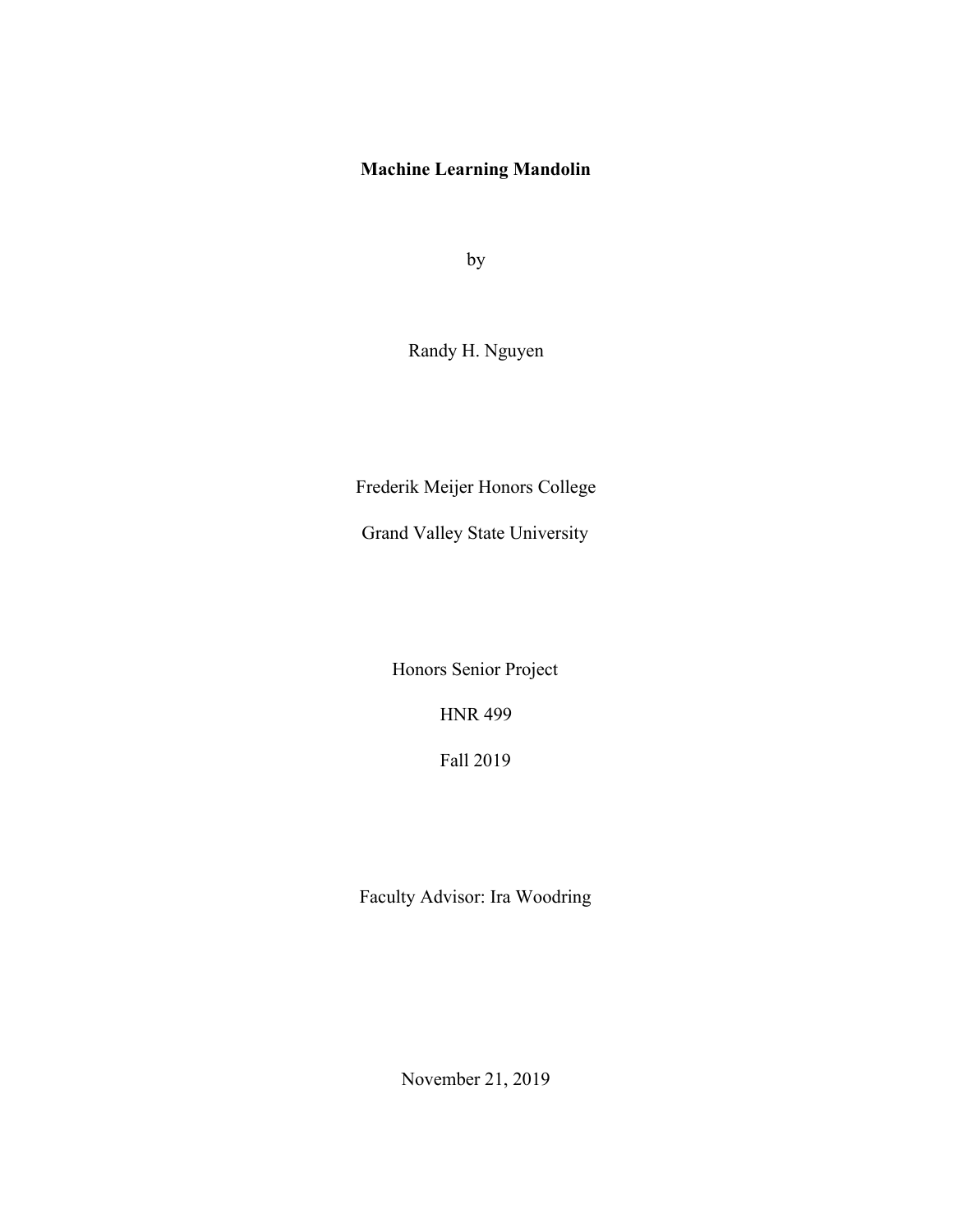## **Part A: Introduction**

Musicians combine their knowledge with intent to compose new musical pieces. Artists are endlessly creating more music, even though instruments have a limited set of sounds. Now, computer programs like Google's Magenta project use machine learning to assist musicians in creating new songs [1]. This is achieved by exposing a program to large amounts of music, and having the program learn patterns on its own rather than needing prior knowledge about music. The scope of this project will include researching how machine learning is applied to music generation and using a model to achieve this. Machine learning has been applied to music generation in many different styles, from classical piano, to jazz, and to video game music. This project's focus will be on mandolin music, specifically Vietnamese folk music. The objective is to input audio files into a program that after training on the data, will generate new music using the patterns that were detected.

# **Part B: Machine Learning Foundations**

Machine learning is the application of statistics in computer models that make predictions based on a given dataset. Artificial neural networks (ANNs) were created to mimic how a biological brain would work. The smallest unit in an ANN is the perceptron, much like a neuron in a brain.



*Figure 1: Perceptron*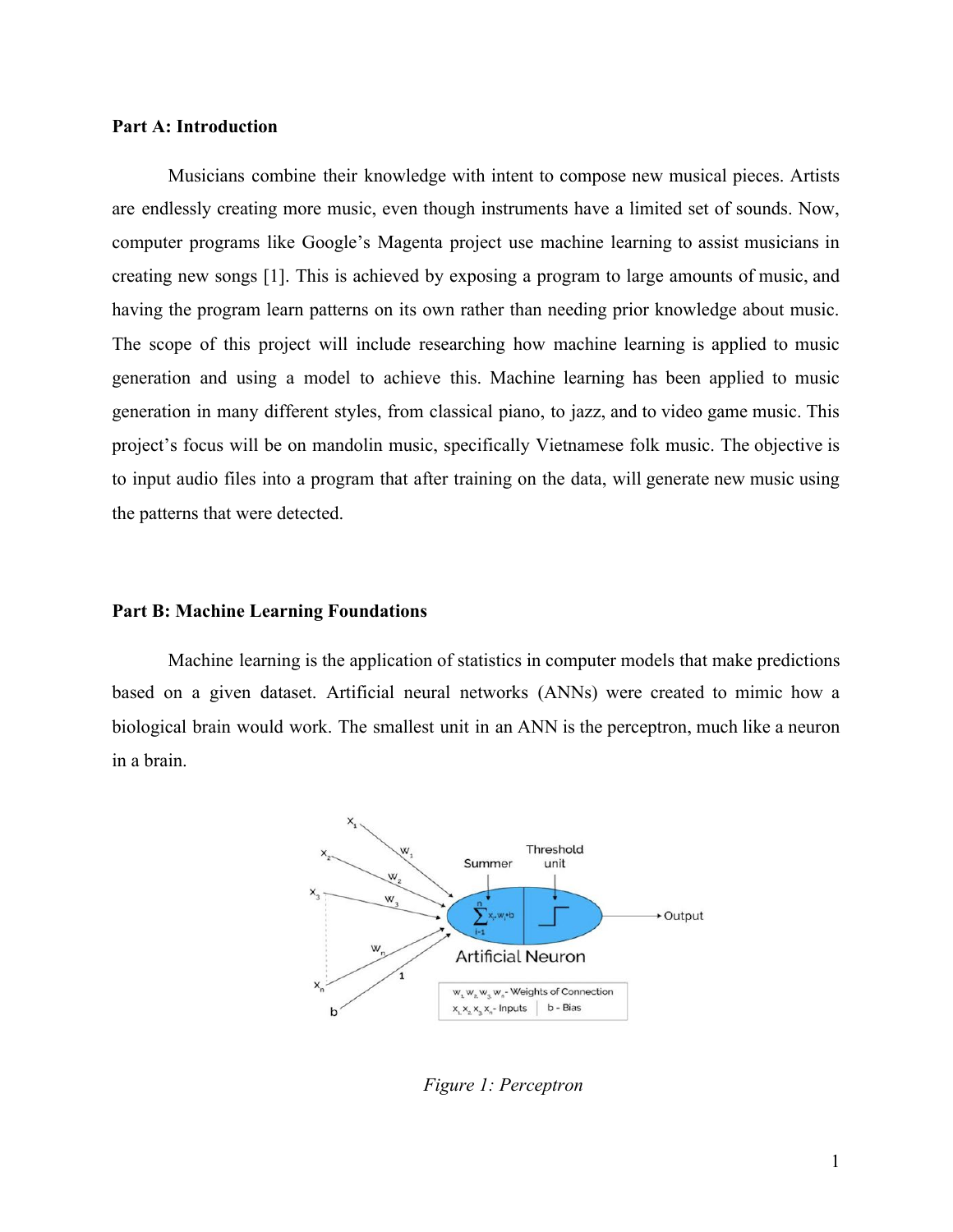The perceptron seen in Figure 1 sums the values of its inputs, and releases a signal depending on its activation function [2]. There are several activation functions, the one shown above is a step function where the output is 0 if the sum of the inputs is negative and 1 if the sum is positive. This particular activation function has discrete outputs, but there are functions with continuous values. Multiple perceptrons working together create a neural network, and a fully connected neural network is when each node from one layer is connected to every node of the next as seen in Figure 2.



*Figure 2: Dense Artificial Neural Network*

Each of the connections have a weight associated with it. A perceptron can highly weight an input if is has a significant impact. As a neural network is trained, it is aware of the expected output and the actual output and loss functions score how well a model performed. The loss functions can be the absolute difference between expected and actual or the mean squared error among many other functions [3]. Neural networks will try to minimize the loss by adjusting the weights of the connections through a process called back propagation. ANN iterations involve the inputs being calculated and pushed forward by the perceptrons until the final output, which is used in a loss function with the expected result, and finally the weights are adjusted through back propagation. One enhancement beyond an ANN is the Long Short-Term Memory (LSTM) network. This type of network shown in Figure 3 allows a model to consider what occurred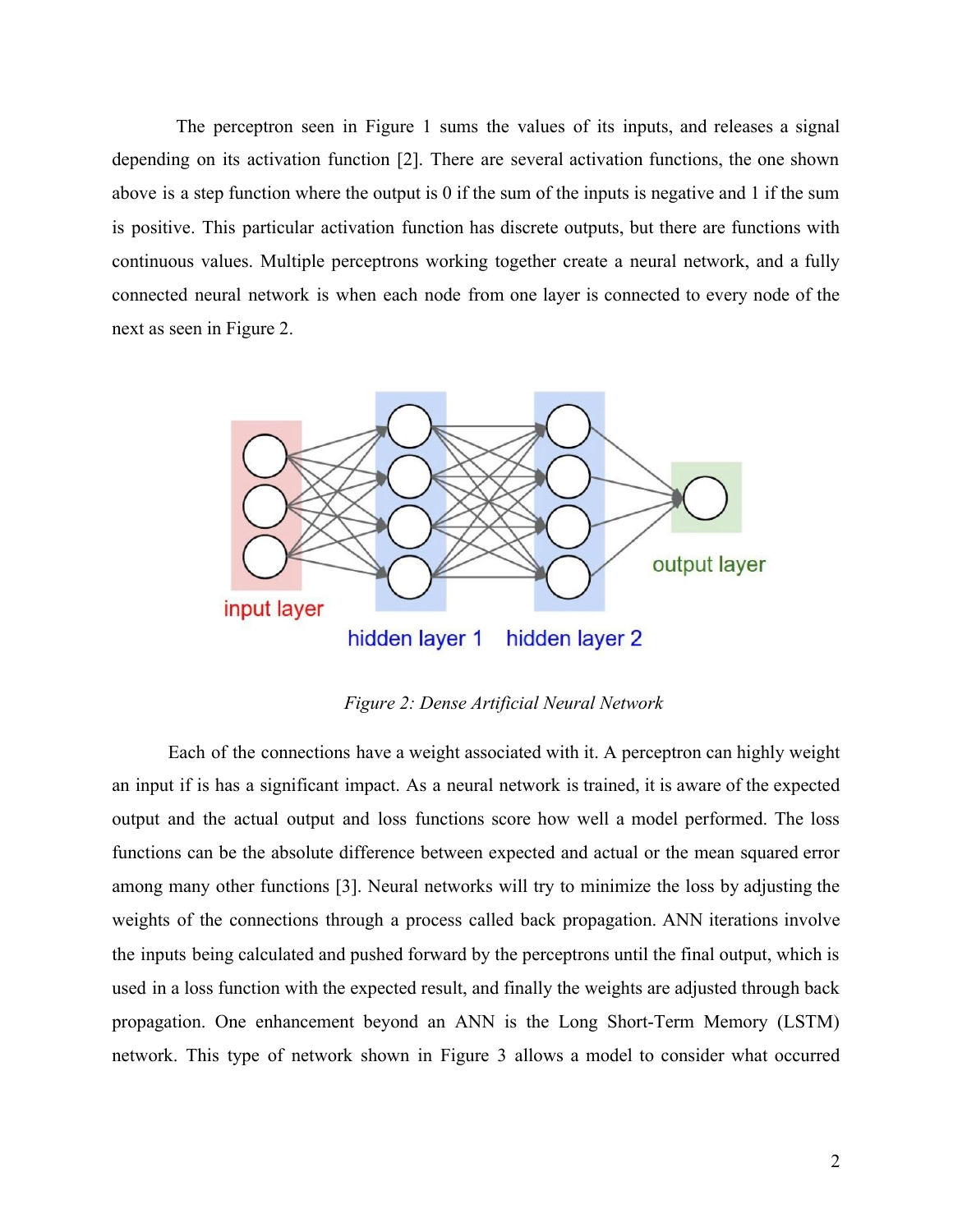previously as well as the normal set of inputs [4]. The LSTM will play an important role in this project since musical notes have a logical relation with the sequence of preceding notes.



*Figure 3: Long Short-Term Memory Network Diagram*

# **Part C: Research**

Initially, the plan was to use both Vietnamese mandolin music and other styles of music to build a model that could distinguish the difference between as the first step to music generation. The Fast Fourier Transform (FFT) for digital signal processing visualizes the most common frequencies in an audio file over time and a library is available in Python with an FFT function [5]. There may be different notes that are more common in different kinds of music. The intent was to teach the model to distinguish Vietnamese music from non-Vietnamese music as the first step towards generating music. However, the music files which were collected were very large, which caused this approach to fail.

Python is rising in popularity because of the library support that is available to everyone who wants to program with Python. Instead of creating custom functions, you could import a library that has been used by many others and trust that it performs the way you expect. One such library used while preparing the data in this project was LibROSA, which has functions for audio analysis. LibROSA's load function would import the audio file as a time series as well as provide the sample rate of the file [6]. This library was related to the FFT and FastAI, a library for classifying images, that used LibROSA to import files for the FFT [7]. However, there were models used in music generation, which meant that it was not necessary for classifying FFT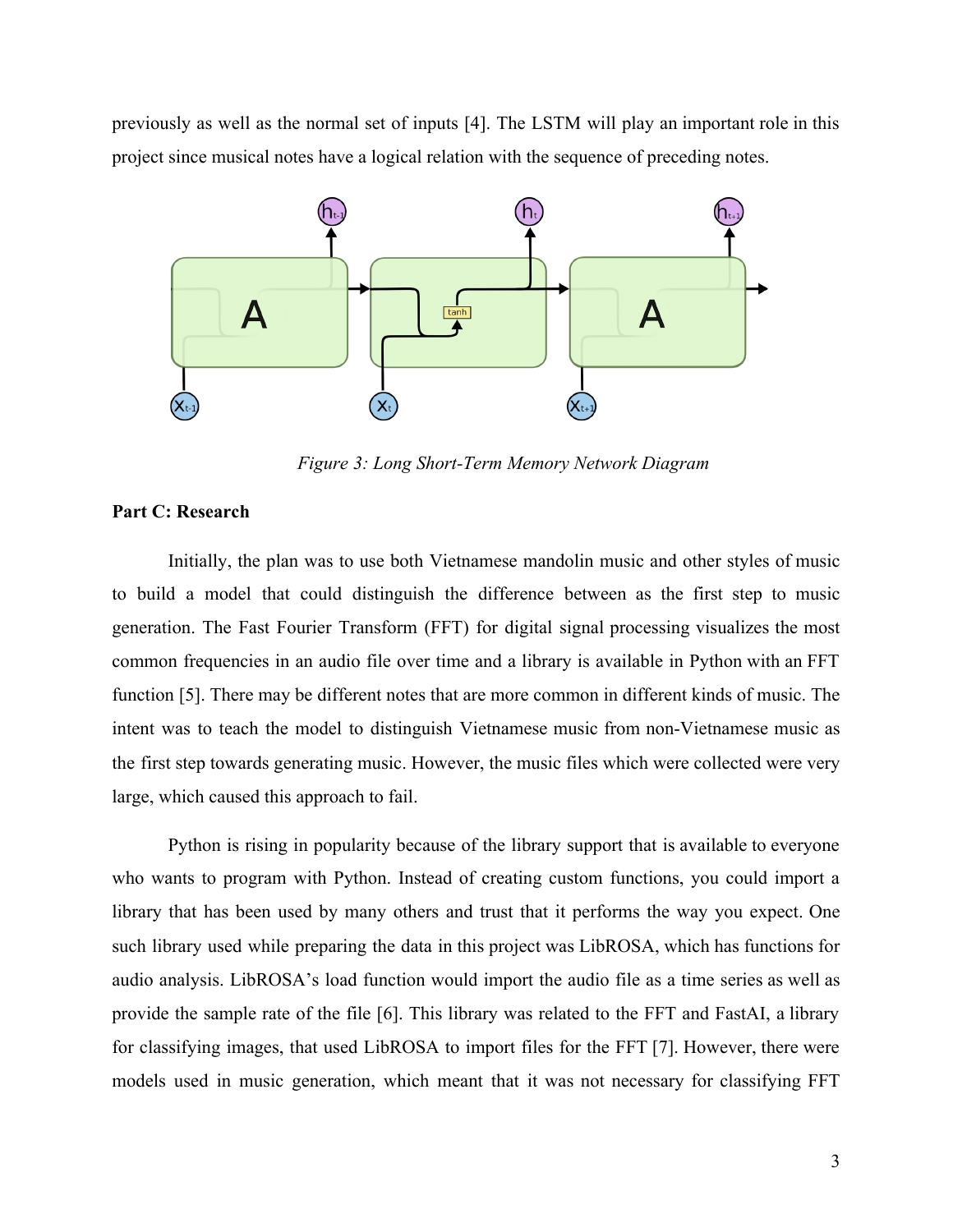images. LSTM models, as mentioned in the Machine Learning Foundations section, are a type of recurrent neural networks where previous calculations play a factor in the current calculation [8]. This is a logical choice for modeling music because a note depends on the sequence of notes preceding it. Therefore, the LSTM was the primary part of the experiments with different configurations of layers above it.

Machine learning involves numerous calculations that require significant computation power. Graphics cards (GPUs) are very efficient for machine learning because of their high core count, which allow them to perform multiple calculations simultaneously. NVIDIA is a GPU manufacturer that has a tool for optimizing GPUs for machine learning applications called the CUDA Toolkit [9]. This tool is necessary for GPUs to be discoverable by select Python libraries.

#### **Part D: Data Collection and Preparation**

Brian Oberlin, a mandolinist in the Grand Rapids area, permitted the use of his music in this project. He shared his YouTube channel, and pieces from his *Capriccio Fantastico* and *Troubadour* albums were mandolin solos and fitting for this project [10]. Several samples of Vietnamese mandolin songs were available on YouTube as well, although it was more difficult to find mandolin solos [11,12,13,14,15]. An online converter changed the video format into an mp3 file that only contained audio data [16]. Mp3 files are compressed to reduce the file size. To get an uncompressed file, another conversion tool was used that created wav files [17]. This format provides the most amount of data that could be utilized in a machine learning model.

#### **Part E: Experiments**

With the help of a starter program [8], different input parameters and model configurations were applied to try to generate new pieces of music. Two different computers were used to experiment with the data input as well as the LSTM model configuration. Primarily, a personal computer which utilizes an Intel i5-4960 CPU with 4 cores, 16 GB of DDR3 RAM,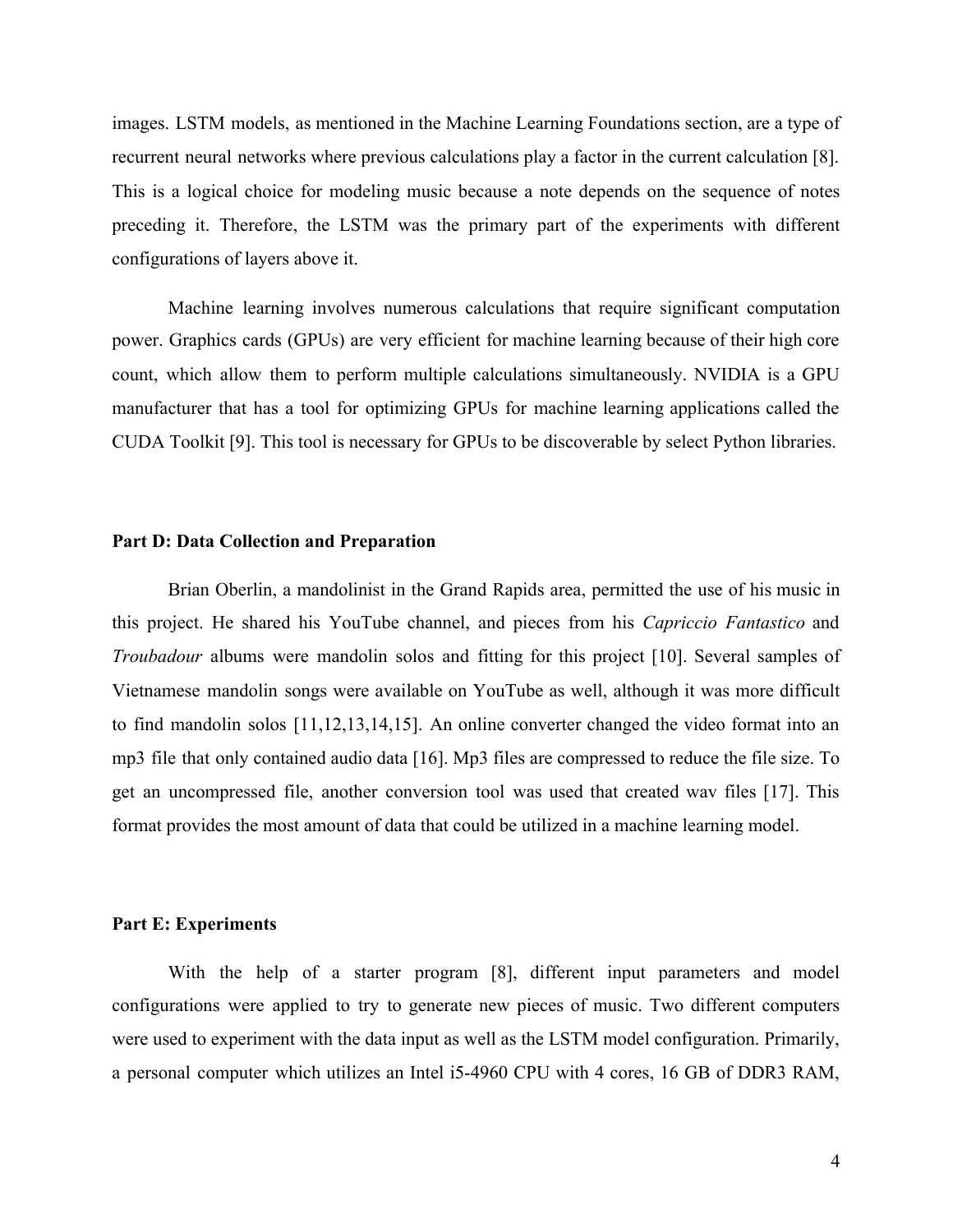and an NVIDIA 960 GPU with 1024 cores and 2GB of GDDR5 was used. The university's research computer which contains an AMD Ryzen ThreadRipper CPU with 16 cores, 64GB of DDR4 RAM, and two graphics cards was also used. One is the NVIDIA Titan V with 5120 cores, 640 of which are TensorCores optimized for machine learning, and 12GB of GDDR5. The second card is the NVIDIA Quadro P6000 with 3840 cores and 24GB of GDDR5.

There were two issues that hindered the experimentation. First, there was an issue with X2Go, a remote desktop software, that caused the research computer to freeze and remove all sessions. This occurred before any longer training programs could finish. After the research computer shut down, a reconnection could not be established until the system administrator rebooted the computer. After diagnosing this issue with the system administrator, the likely source of the error appeared to be X2Go spamming the server with audio, file, and printer information from the client's computer. Experiments that had been planned for the research computer could not be accomplished on the personal computer because it did not have the available RAM for large lookback values or long iteration times. The second issue was with the personal computer where the GPU was not discoverable for the computations. This involved an HDF5 version mismatch that has not been able to resolve yet, but these experiments could still be conducted by suppressing this warning.

As these experiments are purely generating music and not classifying it, only samples of Vietnamese mandolin music were used to train the model. The initial result using the starter program's model was an audio file that nearly identical to the input, but the sound quality was worse because there was static. This initial experiment included the first 30 seconds of two songs that were concatenated into one data object where one song immediately followed the other.

The first hypothesis was to allow the model to learn from more data for a longer period. This was achieved by increasing the input data, the number of iterations, and the size of the lookback window for the LSTM. Keeping all other parameters constant, the number of input audio files increased to 12. Next, trials were conducted with 30, 50, and 100 training iterations to spend more time learning from the audio input. The 100 iteration trial could not be completed because there was a memory error during execution. The last parameter that was edited was the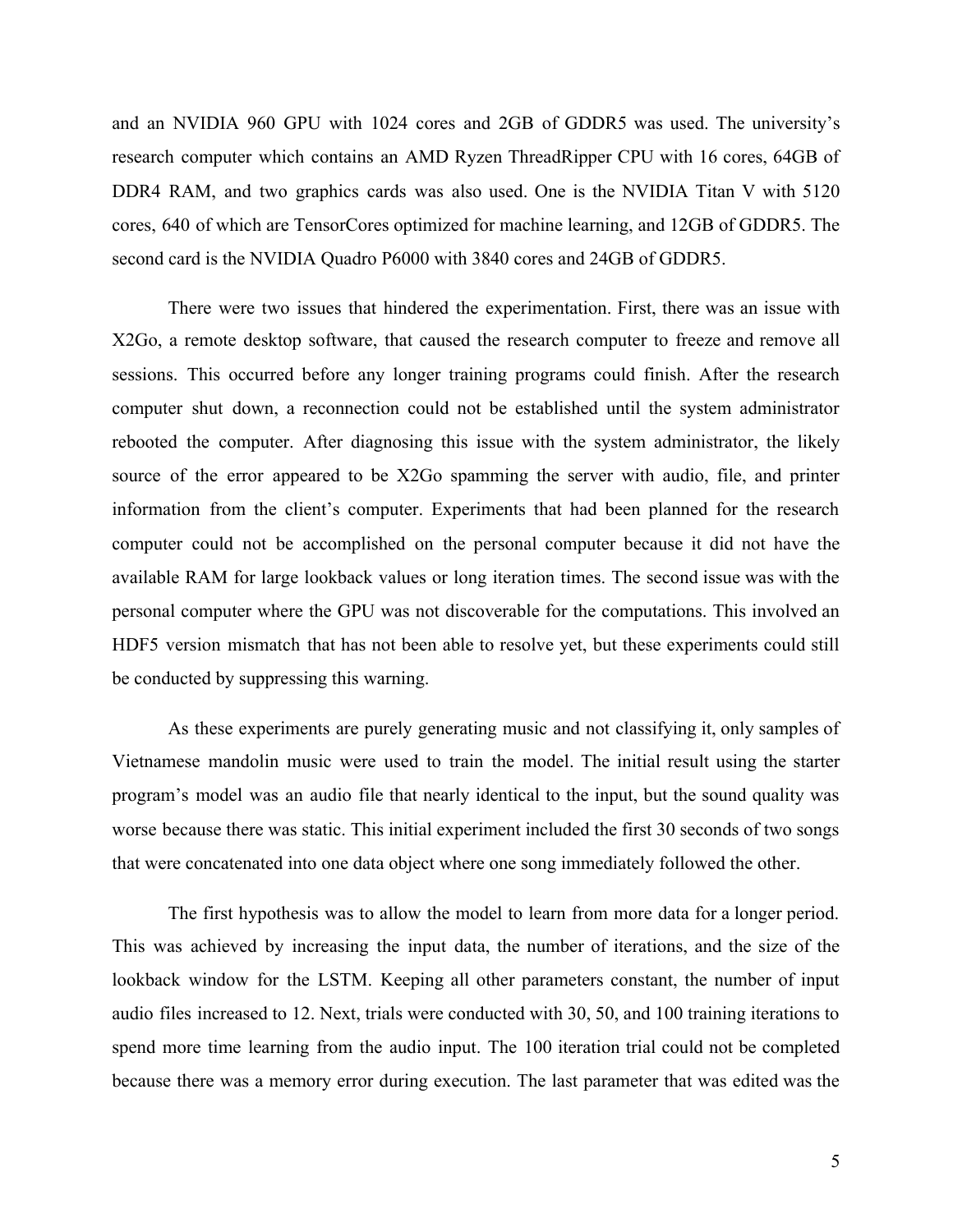lookback value, which is the time window of previous signals that affect the current states. These values increased from 3 to 10, 100, 1,000, 2,000, and 5,000. The iterations on the 2,000 lookback value took 300s at first and gradually grew to 900s by the end of the training. This growth in duration was the most dramatic of all the conducted experiments. The first 13 iterations in the 5,000 lookback trial took an average of 750s until there was a memory error that stopped execution. The results from the completed experiments for this hypothesis were like the results with the original program which suggested that either the model needed to change, or the parameter values needed to be higher.

Reconfiguring the model had the highest likelihood of yielding results due to the hardware limitations of computing with a CPU. The model's input layer would stay as an LSTM, but the neural network layers following it used different activation functions and varied in number. The selection of activation functions used were linear, relu, leaky relu, and sigmoid. One notable experiment had five relu layers alternating with five leakyrelu layers, which resulted in the poorest audio quality. The different combinations of number of layers and the activation functions did not yield any results that were clearer than the original trial or new patterns of music. Using five sigmoid layers with the five leakyrelu layers did not result in any sound at all.

For a final experiment, the loss function of the neural network would change. Loss functions are used to correct a model's predictions as it is trying to minimize this value [18]. The starter program uses the mean squared error loss function, which is a common loss function in statistics. By squaring the errors, it is guaranteed that the values will be positive, but will also be very large. This allows the program to correct any predictions that were far from the actual value because the distance is magnified. However, when a logarithmic function is applied to the errors, the predictions that were far from the actual values would not be adjusted as drastically as before. After running a trial with the mean squared logarithmic error loss function, the audio quality is much worse than the original which was the expected result. This last experiment was evidence that although the overall results were not what had been planned, this project was a good learning opportunity that ended with an accurate prediction of this machine learning model's behavior.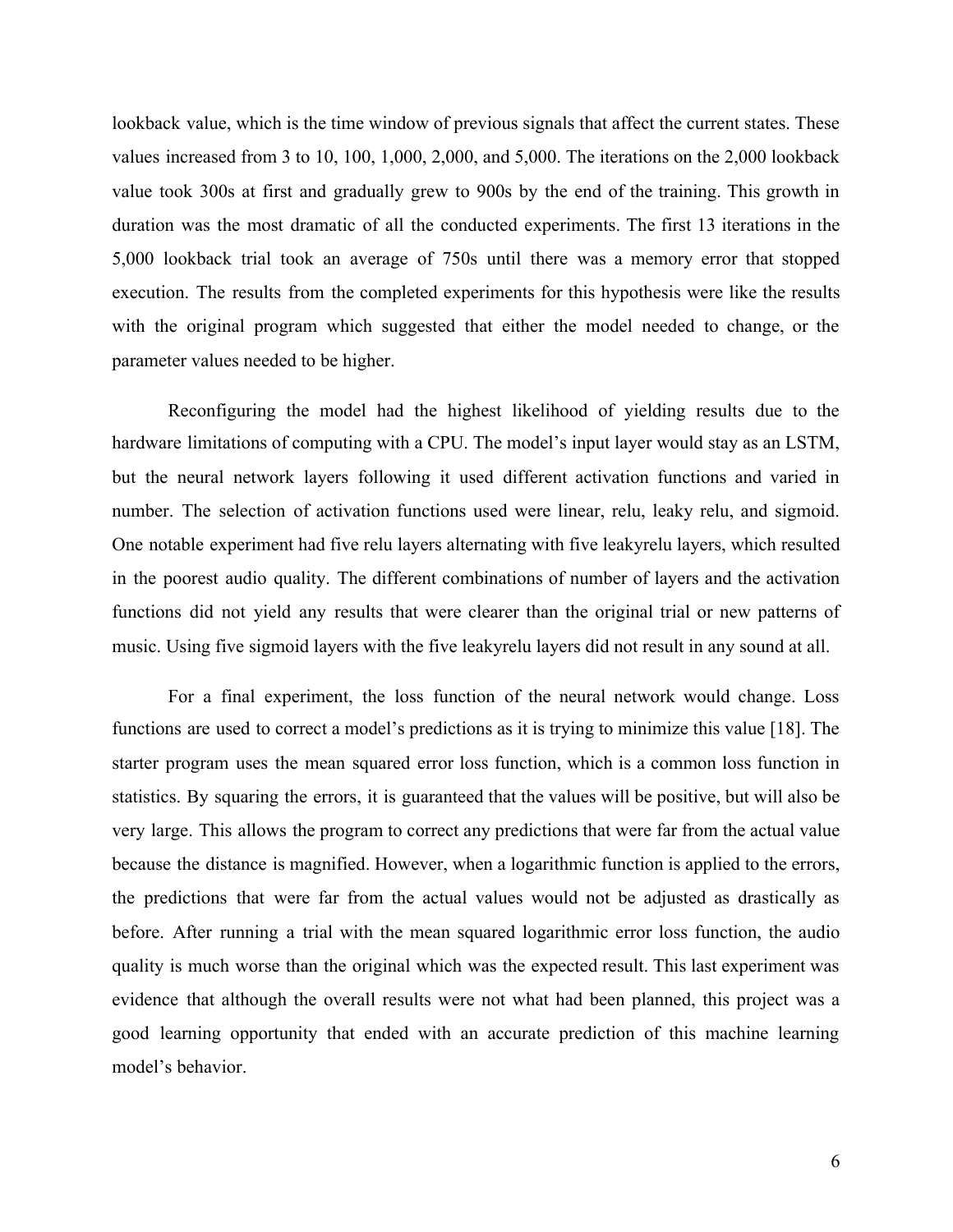# **Part F: Next Steps**

The highest priority is to resolve the HDF5 version mismatch issue that is preventing the personal computer from using GPU for computations. Unlocking this extra computation power will increase calculation speeds and the amount of data that can be used per training iteration. Another priority is to change the model so that the LSTM is not the first layer. Convolutional neural networks (CNNs) are primarily used in image processing because of its ability to detect features. Using a CNN on the audio data to detect any key features and then connecting this layer to the LSTM may yield better results. The data is in an acceptable format, but machine learning applications perform better as the amount of data increases so collecting more songs will be helpful but not the main concern.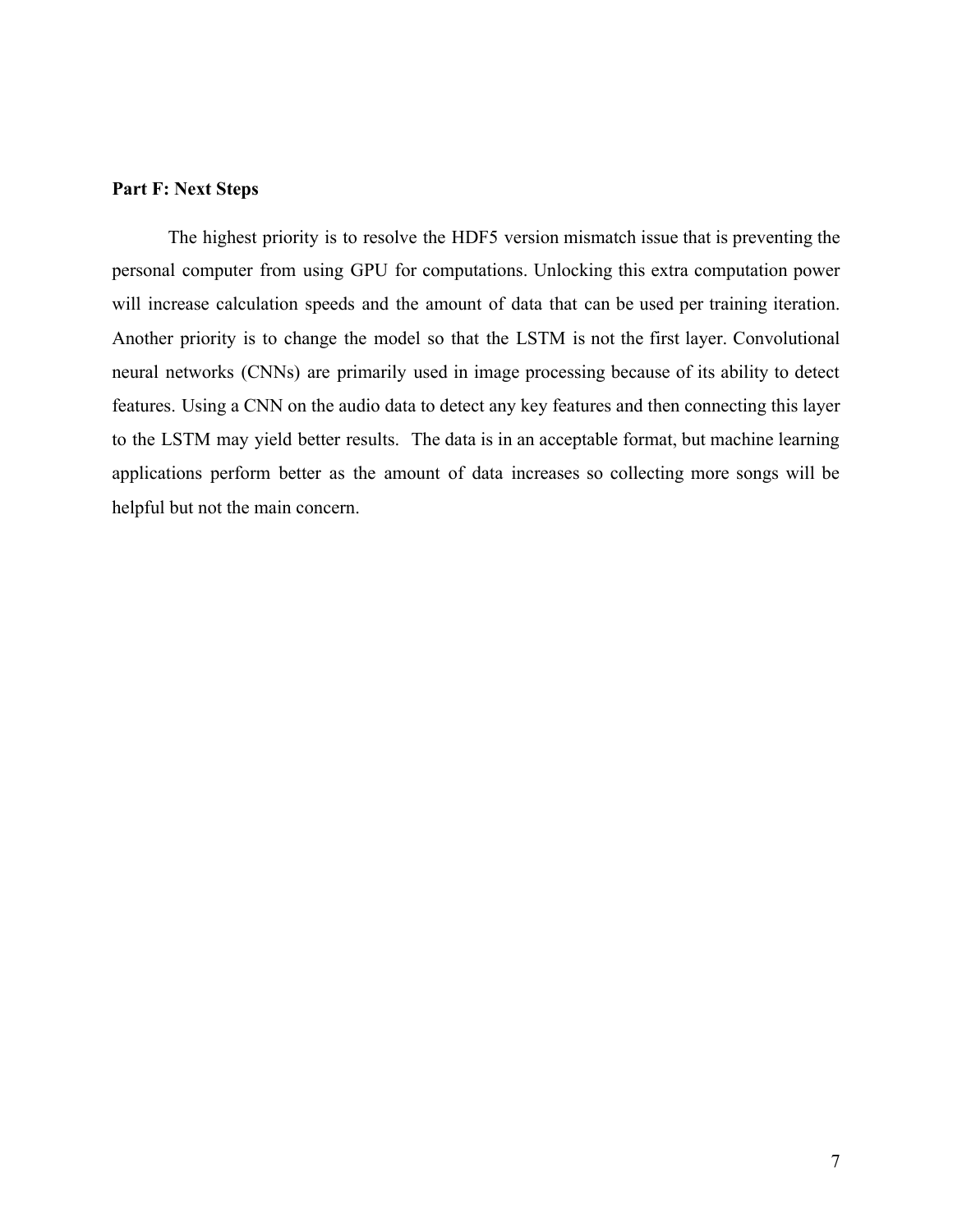# **Resources:**

- 1. Google. "Magenta." *Google AI*, https://ai.google/research/teams/brain/magenta/.
- 2. Chris, Adi. "From Perceptron to Deep Neural Nets." Medium, Becoming Human: Artificial Intelligence Magazine, 3 Jan. 2018, https://becominghuman.ai/from-perceptron-to-deep-neural-nets-504b8ff616e.
- 3. MOAWAD, Assaad. "Neural Networks and Backpropagation Explained in a Simple Way." Medium, DataThings, 8 Oct. 2019, https://medium.com/datathings/neural-networks-and-backpropagation-explained-in-a-sim ple-way-f540a3611f5e.
- 4. "Understanding LSTM Networks." Understanding LSTM Networks -- Colah's Blog, http://colah.github.io/posts/2015-08-Understanding-LSTMs/?source=post\_page-----37e2f 46f1714----------------------.
- 5. Mueller, John Paul, and Luca Massaron. "Performing a Fast Fourier Transform (FFT) on a Sound File." Dummies, https://www.dummies.com/programming/python/performing-a-fast-fourier-transform-ffton-a-sound-file/.
- 6. librosa development team. "LibROSA." LibROSA, https://librosa.github.io/librosa/.
- 7. Hartquist, John. "Audio Classification Using FastAI and On-the-Fly Frequency Transforms." Medium, Towards Data Science, 29 Nov. 2018, https://towardsdatascience.com/audio-classification-using-fastai-and-on-the-fly-frequenc y-transforms-4dbe1b540f89.
- 8. Sharma, Animesh. "Music Generation Using LSTMs in Keras." Medium, Intel Student Ambassadors, 3 Jan. 2019, https://medium.com/intel-student-ambassadors/music-generation-using-lstms-in-keras-9d ed32835a8f.